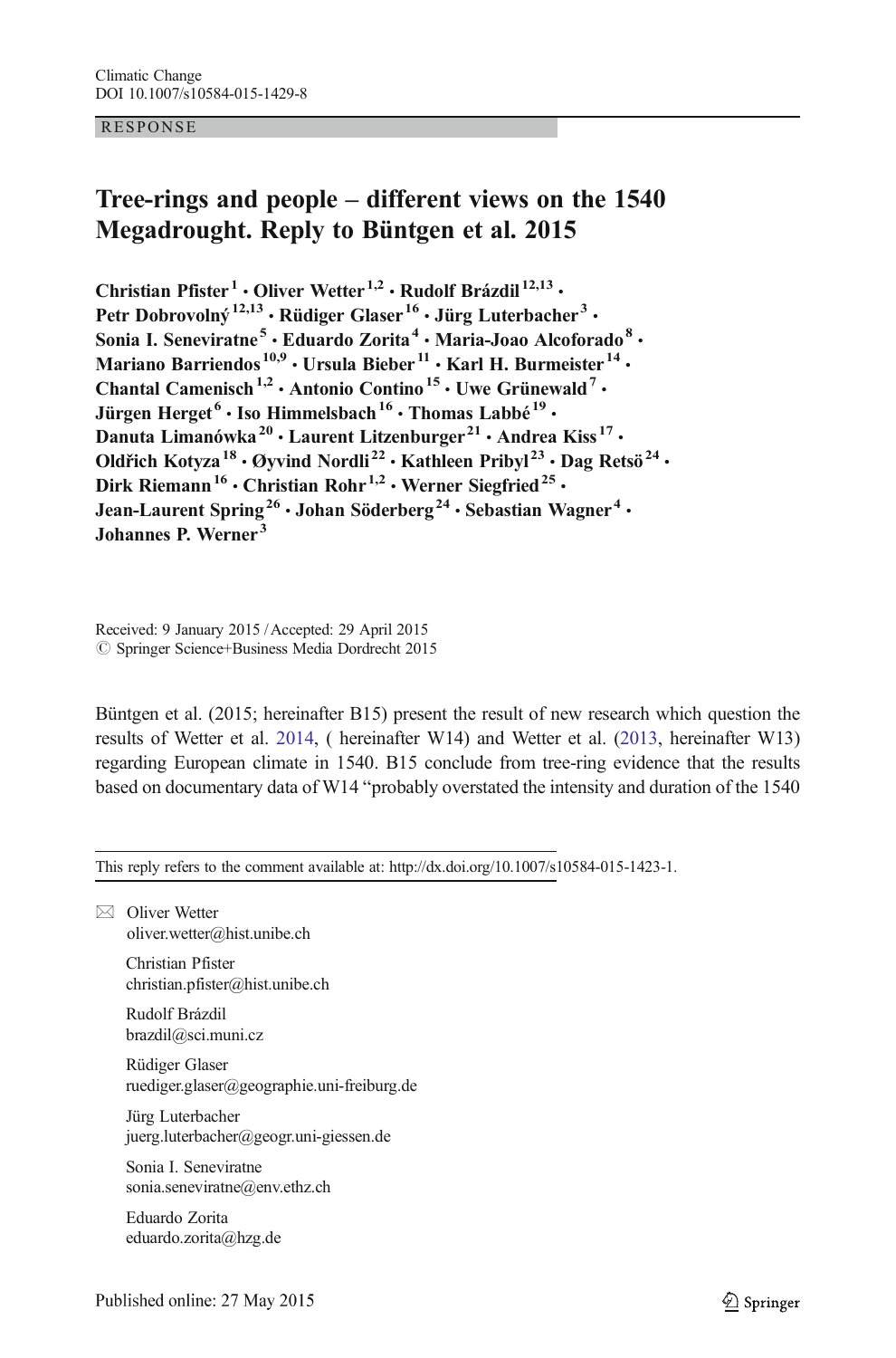drought event." W14 termed it "Megadrought" because of its extreme duration and spatial extent compared to other drought events in central Europe, although they note that the term is generally used for decadal rather than for single-year droughts (Seneviratne et al. [2012\)](#page-7-0).

We take the opportunity to recall the following issues. Firstly, when dealing with drought the complexity of this phenomenon should be kept in mind. Meteorological drought defined as a large negative precipitation anomaly during a certain period can trigger agricultural, hydrological, groundwater and socioeconomic droughts. Lloyd-Hughes ([2013](#page-6-0) and references cited herein) concluded that any workable objective definition of drought does not exist. To quantify

Maria-Joao Alcoforado mjalcoforado@campus.ul.pt

Mariano Barriendos mbarriendos@ub.edu

Ursula Bieber ursula.bieber@sbg.ac.at

Karl H. Burmeister k.h.a.burmeister@web.de

Antonio Contino ntncontino@gmail.com

Uwe Grünewald uwe.gruenewald@tu-cottbus.de

Jürgen Herget herget@giub.uni-bonn.de

Thomas Labbé labbe@pg.tu-darmstadt.de

Danuta Limanówka danuta.limanowka@imgw.pl

Laurent Litzenburger l.litzenburger@free.fr

Andrea Kiss kiss@hydro.tuwien.ac.at

Oldřich Kotyza muzeum.ltm@telecom.cz

Øyvind Nordli oyvind.nordli@met.no

Kathleen Pribyl k.pribyl@uea.ac.uk

Dag Retsö dag.retso@lai.su.se

Jean-Laurent Spring jean-laurent.spring@agroscope.admin.ch

Johan Söderberg johan.soderberg@ekohist.su.se

Johannes P. Werner johannes.werner@geogr.uni-giessen.de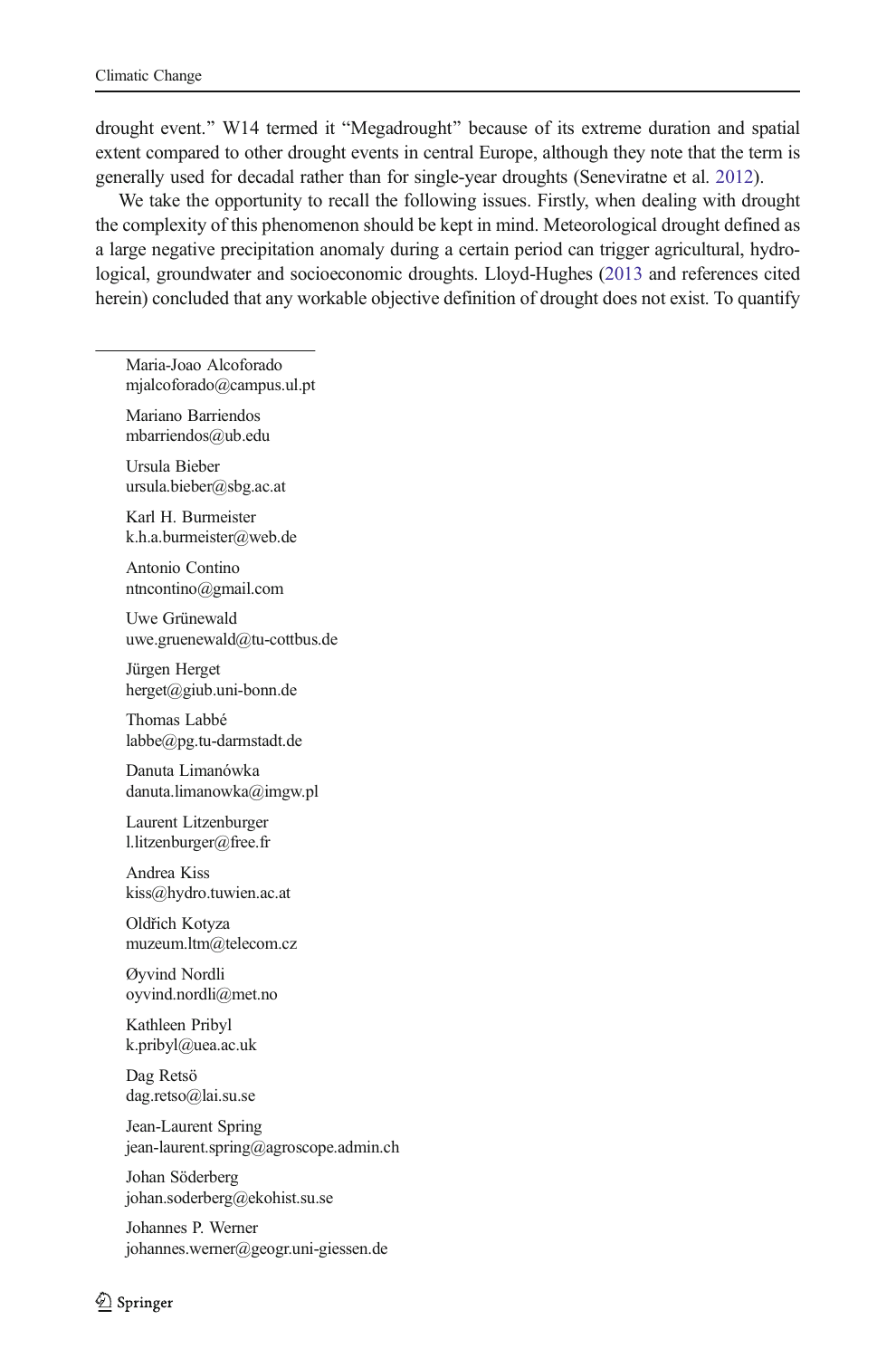droughts, various indices based on precipitation, temperature and evapotranspiration are used such as the Standardized Precipitation Index (SPI), Standardized Precipitation Evapotranspiration Index (SPEI), Z- index and PDSI. Their calculation depends on different periods (seasons, combination of months) and so different indices may classify the same drought episode differently (e.g. Brázdil et al. [2014\)](#page-6-0).

Secondly, there is no mention in W14 of an "inability of natural proxy archives to record climate extremes," as claimed in B15. Rather, W14 state "Palaeo-climatic evidence of the natural archives, such as tree-rings or grape harvest dates, may fail to detect record-breaking climatic outliers, whereas archives of society usually describe them in most accurate detail." In general human observations deal with weather, not climate, and distinguish between effects of temperature and precipitation on time-scales of days, weeks and months. Such detailed

- <sup>3</sup> Department of Geography; Climatology, Climate Dynamics and Climate Change, Justus Liebig University of Giessen, Senckenbergstrasse 1, 35390 Giessen, Switzerland
- <sup>4</sup> Helmholtz Centre Geesthacht, Institute of Coastal Research, Max-Planck-Strasse 1, 21502 Geesthacht, Germany
- <sup>5</sup> Institute for Atmospheric and Climate Science, ETH Zurich CHN N11, Universitätstrasse 16, 8092 Zurich, Switzerland
- <sup>6</sup> Department of Geography, Rheinische Friedrich Wilhelms University, Meckenheimer Allee 166, D-53115 Bonn, Germany
- <sup>7</sup> Chair Hydrology and Water Resources Management, Faculty of Environmental Sciences and Process Engineering, Brandenburg University of Technology Cottbus, Senftenberg, Konrad-Wachsmann-Allee 6, 03046 Cottbus, Switzerland
- <sup>8</sup> Centre of Geographical Studies, Institute of Geography and Planning, University of Lisbon, Edifício da Fac. de Letras, Alameda da Universidade, 1600-214 Lisbon, Portugal
- <sup>9</sup> Catalan Institute for Climate Sciences (IC3), Doctor Trueta 203, 08005 Barcelona, Spain
- <sup>10</sup> Department of Modern History, University of Barcelona, Montalegre 6, 08003 Barcelona, Spain
- <sup>11</sup> Department of Slavonic Studies and Interdisciplinary Centre of Medieval Studies, University of Salzburg, Erzabt-Klotz-Strasse 1, 5020 Salzburg, Austria
- <sup>12</sup> Institute of Geography, Masaryk University, Kotlářská 2, 611 37 Brno, Czech Republic
- <sup>13</sup> Global Change Research Centre AS CR, Bělidla 956/4a, 603 00 Brno, Czech Republic
- <sup>14</sup> Hoyerberg, Am Staeuben 18, Hoyerberg, 88131 Bodolz, Germany
- <sup>15</sup> Department of Earth and Sea Sciences (DiSTeM), University of Palermo, Via Archirafi 26, 90123 Palermo, Italy
- <sup>16</sup> Department of Environmental Social Studies and Geography Physical Geography, Albert-Ludwigs University Freiburg i.Br, Werthmannstrasse 4, 79102 Freiburg, Germany
- <sup>17</sup> Institute of Hydraulic Engineering and Water Resources Management, Vienna University of Technology, Karlsplatz 13, 1040 Vienna, Austria
- <sup>18</sup> Regional Museum, Dlouhá 139, 412 01 Litoměřice, Czech Republic
- <sup>19</sup> Institute of History, Technische Universität (TU) of Darmstadt, Residenzschloss, 64283 Darmstadt, Germany

<sup>&</sup>lt;sup>1</sup> Oeschger Centre for Climate Change Research, University of Bern, Bern, Switzerland

<sup>&</sup>lt;sup>2</sup> Institute of History, Section of Economic, Social and Environmental History (WSU), University of Bern, Länggassstrasse 49, Bern 3000 9, Switzerland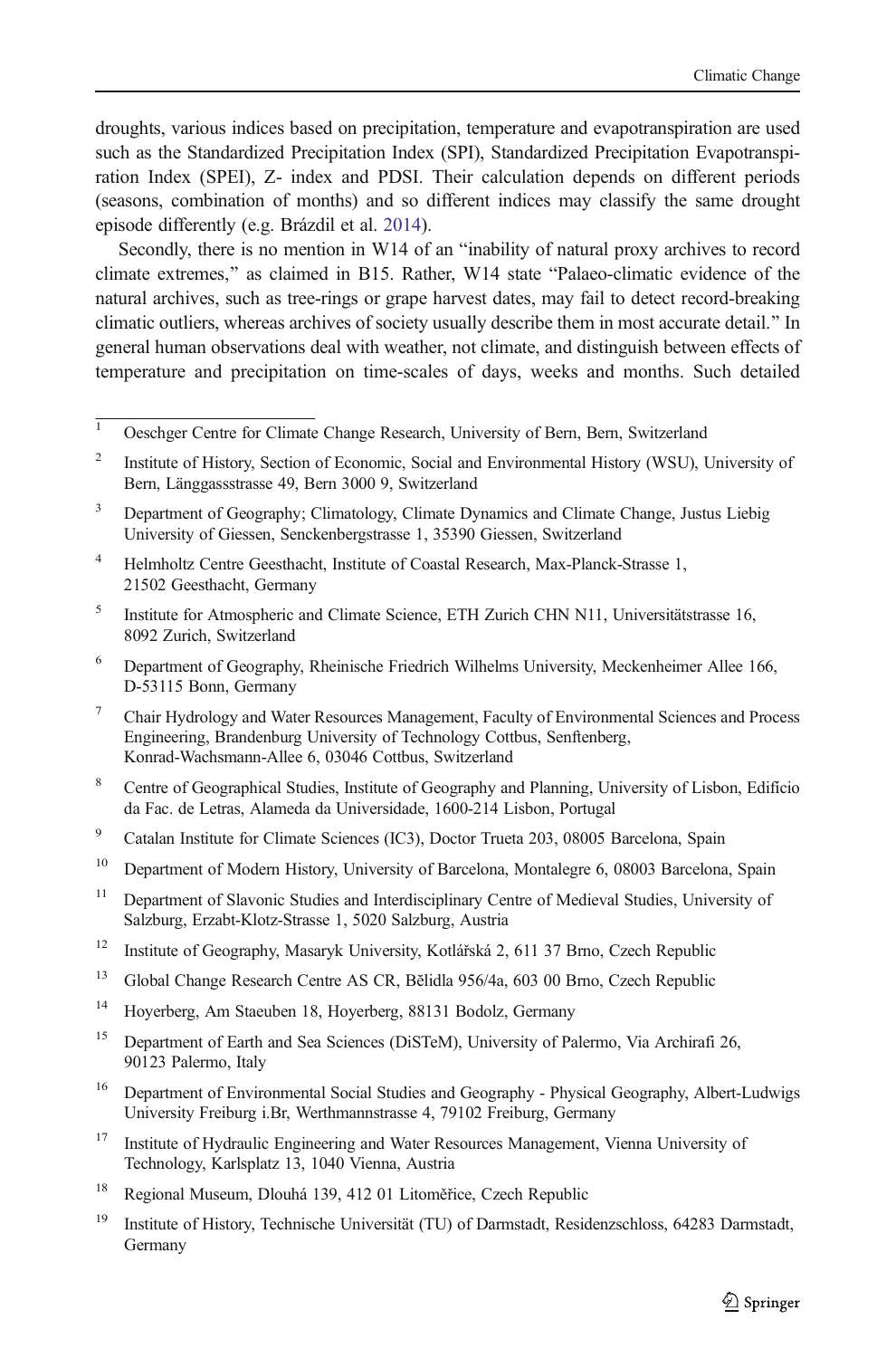information is needed for decision-making on preventive measures to be taken about low probability outcomes with large consequences, as adaptation is place- and context specific (IPCC SPM-1 [2014\)](#page-6-0).

Our reconstruction of the 1540 Megadrought is supported by four different kinds of evidence. The first type consists of the direct mention of drought by more than 300 contemporary chroniclers originating from Austria, Belgium, the Czech Republic, England, France, Germany, Hungary, Italy, the Netherlands, Poland, Romania, Slovakia, Spain, Sweden and Switzerland, who report the number and the temporal distribution of days with precipitation or short rain-spells in that year. These memories retained risk information of extreme events for future generations in documents created for humans by humans, comprehensible to everyone, without recourse to sophisticated statistics. In 1540, chroniclers were concerned about the lack of precipitation and the consequent impacts, such as the extremely low levels of large rivers and lakes, the drying out of fountains, brooks and smaller rivers, the extreme soil desiccation, the depletion of groundwater resources, cattle dying from thirst, hunger and heat-stroke, and the withering of legumes, vines and trees, which are all described in detail. Reports about widespread forest fires raging from the Vosges Mountains (France) to the Carpathians (Hungary) are of particular significance for assessing the unique severity of heat and drought (W14).

The second type of documentary weather source is the records of local authorities concerning measures taken in the face of heat and drought. A third source is the weather diary kept by Cracow University rector Marcin Biem. His daily records were used to statistically reconstruct precipitation for Cracow for 1540 (W14). For the core region of the drought, i.e. Eastern France, Switzerland, Southern Germany, the Czech Republic and Northern Italy, consistent documentary evidence is available on meteorological, hydrological, hydrogeological, agricultural and socio-economic drought. Finally, spring-summer (AMJJ) temperatures in 1540 were assessed from a new series of grape harvest dates (1444–2011) for Switzerland including phenological observations on the early maturity of grapes (W13).

We consider that the manifold pieces of the climatic puzzle for 1540 provided by documentary evidence, scattered over a space of 2 to 3 million  $km^2$ , fit perfectly together, providing a coherent picture of the large-scale weather situation. Likewise, the rain-day evidence from Switzerland and Poland used to assess seasonal precipitation in 1540 yields results in the same order of magnitude (W14). Results of the documentary index-based reconstruction of temper-

 $\overline{20}$  Institute of Meteorology and Water Management National Research Institute (IMGW-PIB), Center for Poland's Climate Monitoring, Podleśna, 01-673 Warsaw, Poland

<sup>&</sup>lt;sup>21</sup> Lorraine University Center for Historical Research (CRULH), University of Lorraine, Campus Lettres et Sciences Humaines, Place Godefroy de Bouillon, BP 3397, 54015 Nancy Cedex, France

<sup>&</sup>lt;sup>22</sup> Research and Development Department, Division for Model and Climate Analysis, Norwegian Meteorological Institute, Henrik Mohns plass 1, P.O. Box 43, Blindern N-0313, Norway

<sup>&</sup>lt;sup>23</sup> Climatic Research Unit, School of Environmental Sciences, University of East Anglia, Norwich Research Park, Norwich NR4 7TJ, UK

<sup>&</sup>lt;sup>24</sup> Department of Economic History, Stockholm University, SE-106 91 Stockholm, Sweden

<sup>25</sup> Agroscope Research Station ACW, Extension Wine, Schloss 1 Postfach, 8820 Wädenswil, Switzerland

<sup>&</sup>lt;sup>26</sup> Station de recherche Agroscope à Pully, 21 av. de Rochettaz, CH-1009 Pully, Switzerland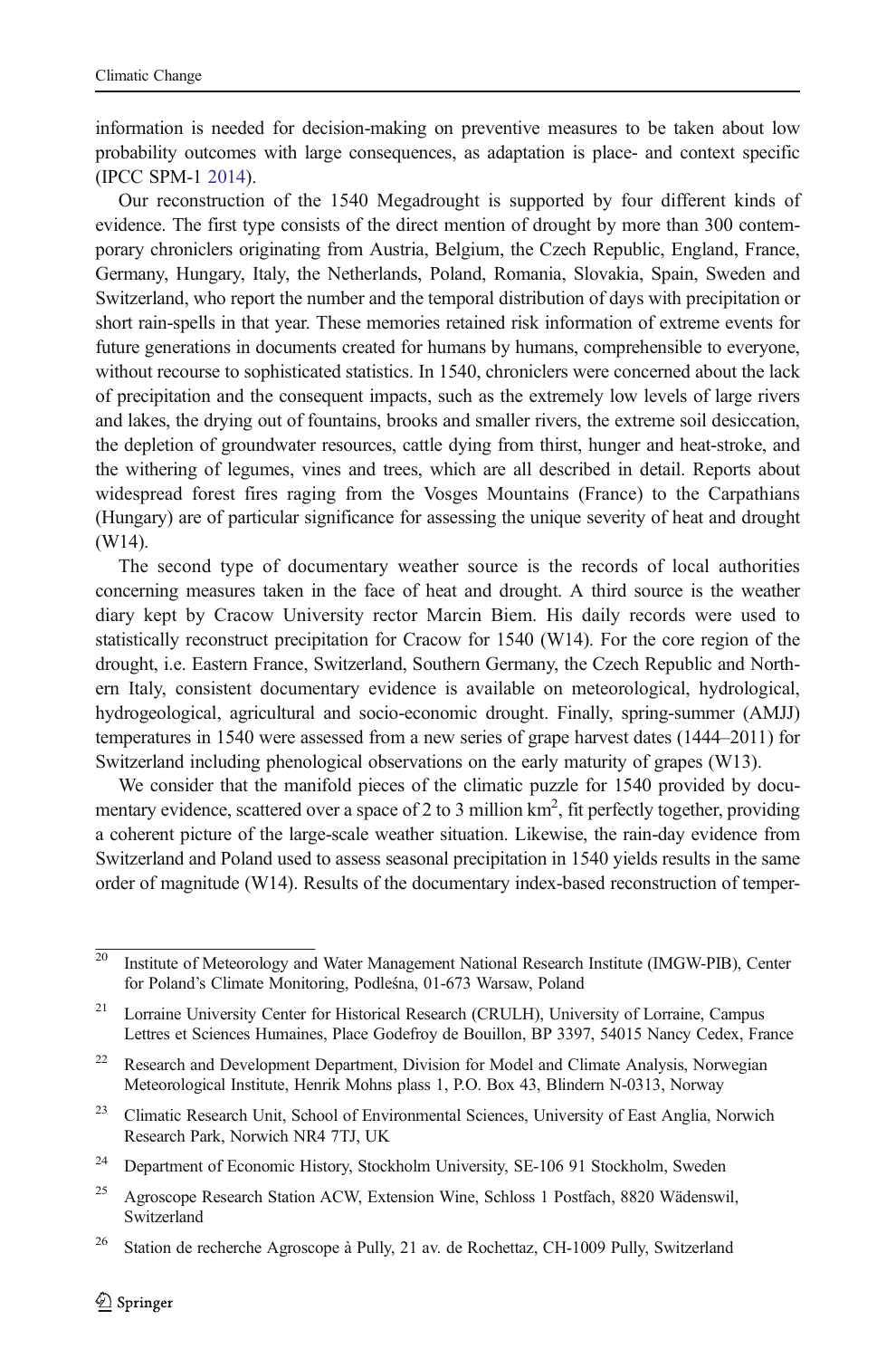<span id="page-4-0"></span>ature for Central Europe (Dobrovolný et al. [2010\)](#page-6-0) and reconstruction of precipitation for the Czech Lands since 1500 (Dobrovolný et al. [2015](#page-6-0)) confirm the picture. 1540 stands out as being the driest of the 510 summers from 1501 to 2010 as well as the driest year in the territory of the Czech Lands. The year 1540 was also the warmest in the Central Europe temperature series (Table 1).

The heat of summer 1540 ranks only behind that of 2003 in central Europe, but it should be kept in mind that the maxima/minima of documentary temperature indices are limited to departures of +/−1.8 standard deviations from normal (Dobrovolný et al. [2010\)](#page-6-0). Therefore, they are not well suited to indicate outstanding temperatures. Finally, the combination of extreme heat and drought is physically consistent considering the role of soil moisture deficits for the generation of heat waves (e.g. Seneviratne et al. [2010;](#page-7-0) Müller and Seneviratne [2012](#page-6-0)).

It should be noted that observers from Germany report several days of rainfall after 10 August (Gregorian style), which caused floods in the Main, middle Rhine, Elbe and Danube River systems (Glaser et al. [2010](#page-6-0), data from tambora.org). No flood is reported from the Austrian Danube catchment (Rohr [2007\)](#page-7-0). This spell of rain may have provided enough water to support continued growth in the trees in the regions concerned. Observers in Alsace and in Switzerland, however, report only a slight spell of rain for two or 3 days (W14). In general, this spell of rain may have broken the peak of the heat-wave, but drought set in again persisting until the end of the year.

Only a few papers (e.g. Büntgen et al., 2010, Büntgen et al. [2011a\)](#page-6-0) compare extreme values, indicating both wet and dry conditions, between TRW (Tree Ring Width) and documentary or instrumental data. Results from these papers, complemented by data from Dobrovolný et al. [\(2014\)](#page-6-0) were used in constructing Fig. [1,](#page-5-0) which shows the top twenty negative TRW deviations (indicating drought) from sampled sites in the region between France and Slovakia for each of the studies cited above. B11a, B11b and D14 only have 4 years in common: 1525, 1616, 1636 and 1653. The order of individual years in each chronology also varies. While there are some years with agreement between negative TRW and documentary or instrumental data, other years disagree or are inconsistent. Thus a general agreement in dry years is lacking. The question thus arises of to what extent extreme years derived from various TRW chronologies are representative and stable.

Büntgen et al. ([2011b](#page-6-0) hereinafter B11b) used a large sample of "11,873 annually resolved and absolutely dated ring width (TRW) measurement series from fir (*Abies alba Mill.*) trees spanning the 962 to 2007 period across France, Switzerland, Germany and the Czech Republic.^ The authors compared 97 extreme departures in fir growth to temperature and precipitation indices and instrumental measurements for spring (MAM) and summer (JJA) from Germany, Switzerland and the Czech Republic. Negative TRW extremes mainly coincided with dry and temperate springs as well as dry and warm summers, while positive TRW

| $j$ can parent in the excent named what is to (posteroing completely note) |              |          |          |          |           |
|----------------------------------------------------------------------------|--------------|----------|----------|----------|-----------|
| Year                                                                       | Temp./ Prec. | MAM rank | JJA rank | SON rank | YEAR rank |
| 1540                                                                       | Temp         | 3rd      | 2nd      | 3rd      | 1st       |
| 1540                                                                       | Prec         | 9th      | 1st      | 12th     | 1st       |
| 2003                                                                       | Temp         | 18th     | 1st      | 169th    | 7th       |

2003 Prec 159th 28th 187th 40th

Table 1 Comparison of rank of 2003 temperature (warm) and precipitation (dry) springs, summers, autumns and years patterns in the Czech Lands with 1540 (Dobrovolný et al. [2010](#page-6-0), [2015](#page-6-0))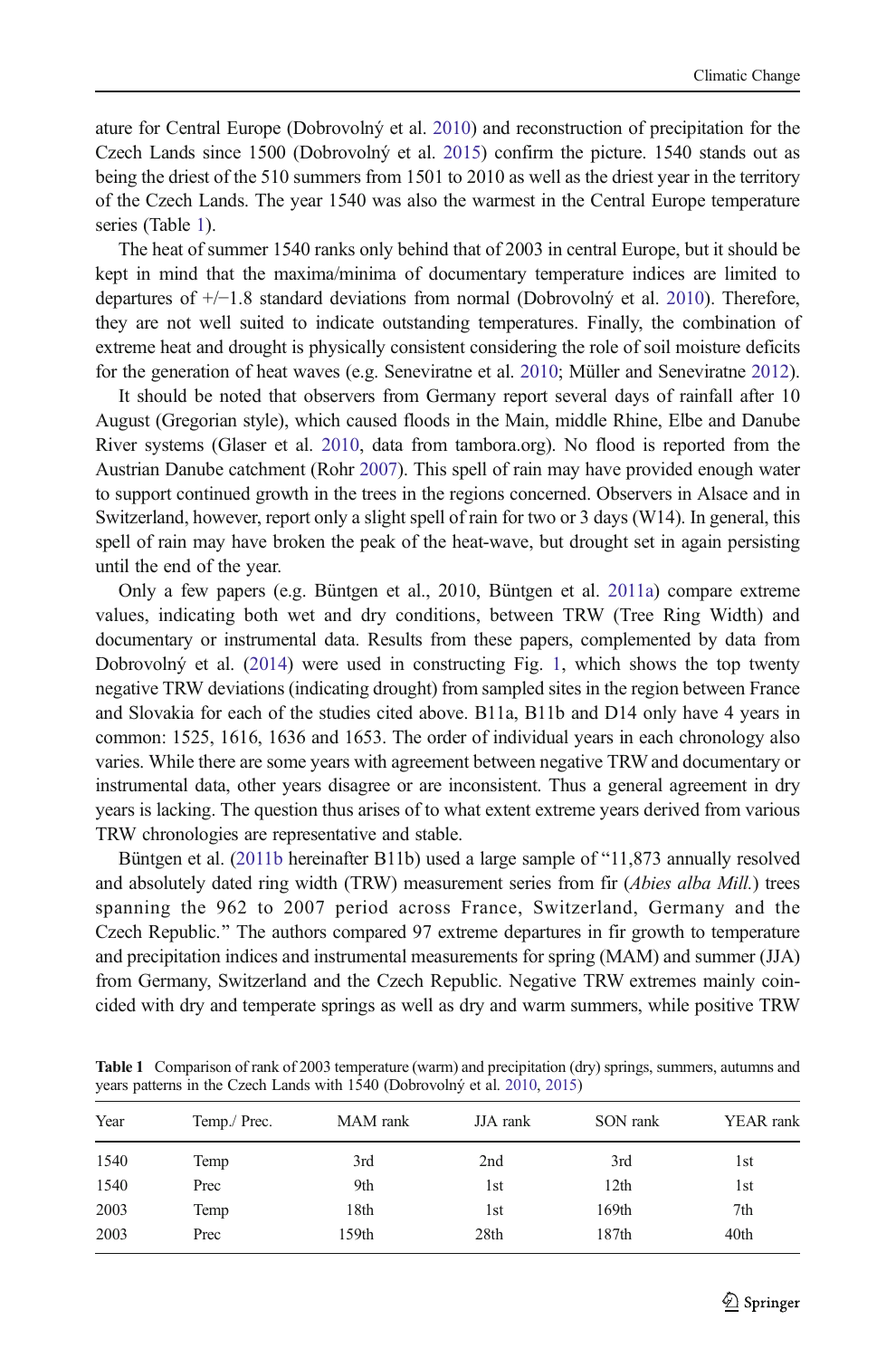<span id="page-5-0"></span>

Fig. 1 Comparison of years with 20 most negative deviations in TRW series after AD 1500: B10 – Büntgen et al. [\(2010a](#page-6-0)), pine (Pinus sylvestris), Slovakia, JJA PDSI, 1744–2006; B11a – Büntgen et al. [\(2011a\)](#page-6-0), fir (Abies alba Mill.), Southern Moravia, MJ Z-index, 1500–2007; B11b – Büntgen et al. ([2011b\)](#page-6-0), fir (Abies alba Mill.), Central Europe, A.D. 962–2007; D14 – Dobrovolný et al. ([2014](#page-6-0)), oak (Quercus sp), Czech Lands, A.D. 1501– 2010. Explanation for B11b: 1 (all) – France, Switzerland, Germany, Czech Lands; 2 – (West-Mid) France, Switzerland, Germany, 3 – (Mid-East) Germany, 4 – (West–east) Germany, Czech Lands

extremes matched cooler and wetter spring and summer conditions. Well-known hot and dry extremes such as 1616, 1636 and 1976 (B11b) show negative TRW extremes in all series, while in some years the response of the rings to the drought lags for [1](#page-4-0) year (B11b, Table 1). Tree growth may integrate effects from previous year climatic and ecological conditions leading to lagged autocorrelations (Frank et al. [2007\)](#page-6-0). An example of a lagged TRW is 1720, which followed the hot and dry year 1719 (e.g., Pfister [1999](#page-7-0); Brázdil et al. [2013](#page-6-0)). A small TRW is also seen in 1541, which B11a interpreted as a response to the severe drought in 1540. They point out that "the response shift [to 1540] is well in line with the high first order auto-correlative structure of the fir TRW data." This large sample of fir TRW measurements therefore confirms the existence of an extreme heat and drought in 1540 (B11b), in contrast to the result from the recent study from a somewhat larger number of different tree species led by the same author (B15). Likewise, the tree-ring study by Nicault et al. (2006) supports the existence of an extreme drought in 1540 in the large Mediterranean land area (Fig. 2).

The Letter of B15 leads to a discussion of the much wider issue of whether the summer of 2003 was indeed the hottest since 735, as B06 concluded from their analysis of a regional alpine valley series. On this point, Jolly et al. ([2005](#page-6-0)) found a divergent vegetation growth



Fig. 2 Spatial pattern of PDSI over the Mediterrean basin for 1540 (Nicault et al. [2008\)](#page-7-0)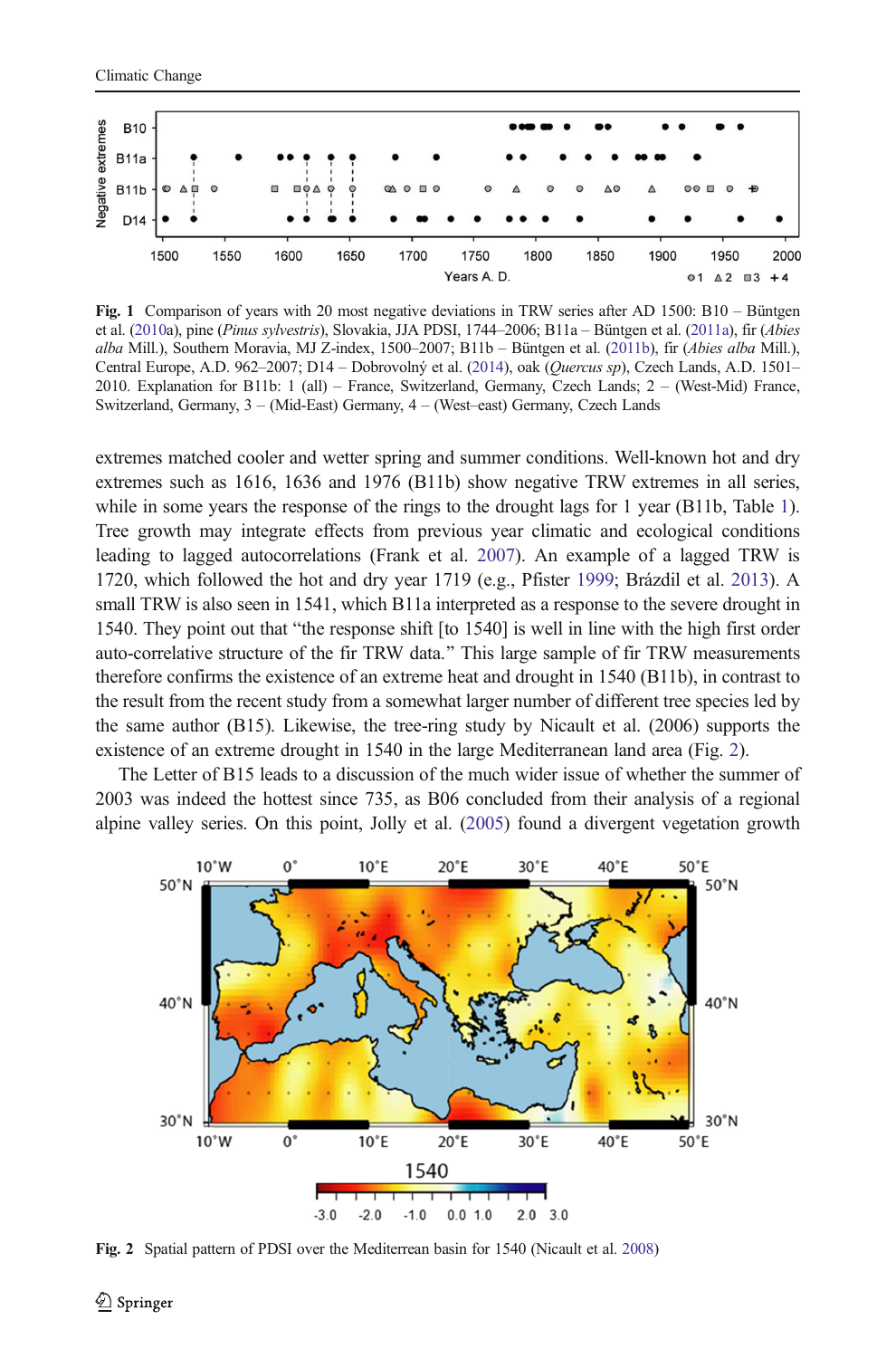<span id="page-6-0"></span>response during the 2003 event in the Swiss Alps characterized by high elevation growth enhancement and low elevation growth suppression in response to the extreme summer temperatures and low-altitude drought conditions. Their result suggests that the top MXD value for 2003 in the B06 paper may well be related to both extremely high temperatures and a substantial availability of moisture whereas earlier hot summers in Switzerland were dry (BUWAL 2004). In considering these different interpretations we should not forget that treerings are the only evidence available to document low-probability, high-impact events prior to the High Middle Ages in western and central Europe, and much later in other regions of the world. A systematic comparison of tree-ring extremes with documentary and instrumental extremes in the overlapping period is thus needed to get a detailed understanding of the response of tree species to extreme heat and drought.

Acknowledgments due to Victoria Slonosky for style corrections and to the Oeschger Centre for Climatic Change Research at the University of Bern for providing a workplace and logistic support.

## **References**

- Brázdil R, Dobrovolný P, Trnka M, Kotyza O, Řezníčková L, Valášek H, Zahradníček P, Štěpánek P (2013) Droughts in the Czech lands, 1090–2012 AD. Clim Past 9:1985–2002
- Brázdil R, Trnka M, Mikšovský J, Řezníčková L, Dobrovolný P (2014) Spring-summer droughts in the Czech Land in 1805–2012 and their forcings. Int J Climatol. doi[:10.1002/joc.4065](http://dx.doi.org/10.1002/joc.4065)
- Büntgen U, Brázdil R, Frank D, Esper J (2010) Three centuries of Slovakian drought dynamics. Clim Dyn 35(2): 315–329. doi[:10.1007/s00382-009-0563-2](http://dx.doi.org/10.1007/s00382-009-0563-2)
- Büntgen U, Brázdil R, Dobrovolný P, Trnka M, Kyncl T (2011a) Five centuries of Southern Moravian drought variations revealed from living and historic tree rings. Theor Appl Climatol 105(1–2):167–180. doi[:10.1007/](http://dx.doi.org/10.1007/s00704-010-0373-9) [s00704-010-0373-9](http://dx.doi.org/10.1007/s00704-010-0373-9)
- Büntgen U, Brázdil R, Heussner KU, Hoffmann J, Kontic R, Kyncl T, Pfister C, Chromá K, Tegel W (2011b) Combined dendro-documentary evidence of central European hydroclimatic springtime extremes over the last millennium. Quat Sci Rev 30:3947–3959
- Dobrovolný P, Moberg A, Brázdil R, Pfister C, Glaser R, Wilson R, van Engelen A, Limanówka D, Kiss A, Halíčková M, Macková J, Riemann D, Luterbacher J, Böhm R (2010) Monthly, seasonal and annual temperature reconstructions for central Europe derived from documentary evidence and instrumental records since AD1500. Clim Chang 101:69–107
- Dobrovolný P, Rybníček M, Kolář T, Brázdil, R., Trnka, M., Büntgen, U. (2014) A tree-ring perspective on the frequency and intensity of hydroclimate spring-summer extremes in the Czech Republic and the last 1250 years. Manuscript
- Dobrovolný P, Brázdil R, Trnka M, Kotyza O, Valášek H (2015) Precipitation reconstruction for the Czech Lands, AD 1501–2010. Int J of Climatol. doi[:10.1002/joc.3957](http://dx.doi.org/10.1002/joc.3957)
- Frank D, Büntgen U, Böhm R, Maugeri M, Esper J (2007) Warmer early instrumental measurements versus colder reconstructed temperatures: shooting at a moving target. Quat Sci Rev 26:3298–3310
- Bundesanstalt für Gewässerkunde (2006) Niedrigwasserperiode 2003 in Deutschland. Ursachen Wirkungen Folgen. Mitteilungen 27, Koblenz
- Glaser R, Riemann D, Schönbein J, Barriendos M, Brazdil R, Bertoli C, Camuffo D, Deutsch M, Dobrovolny P, van Engelen A, Enzi S, Halickova C, König S, König O, Limanowka D, Mackova J, Sghedoni M, Martin B, Himmelsbach I (2010) The variability of European floods since AD 1500 Climatic Change 101: 235–256.
- IPCC SMP-1 (2014) IPCC Fifth Assessment Report. Climatic Change 2014. Approved Summary for Policymakers.
- Jolly WM, Dobbertin M, Zimmermann ME, Reichstein M (2005) Divergent vegetation growth responses to the 2003 heat wave in the Swiss Alps. Geophys Res Lett 32:L18409. doi:[10.1029/2005GL023252](http://dx.doi.org/10.1029/2005GL023252)
- Lloyd-Hughes B (2013) The impracticality of a universal drought definition. Theor Appl Climatol. doi[:10.1007/](http://dx.doi.org/10.1007/s00704-013-1025-7) [s00704-013-1025-7](http://dx.doi.org/10.1007/s00704-013-1025-7)
- Müller B, Seneviratne SI (2012) Hot days induced by precipitation deficits at the global scale. Proc Natl Acad Sci U S A 109(31):12398–12403. doi[:10.1073/pnas.1204330109](http://dx.doi.org/10.1073/pnas.1204330109)